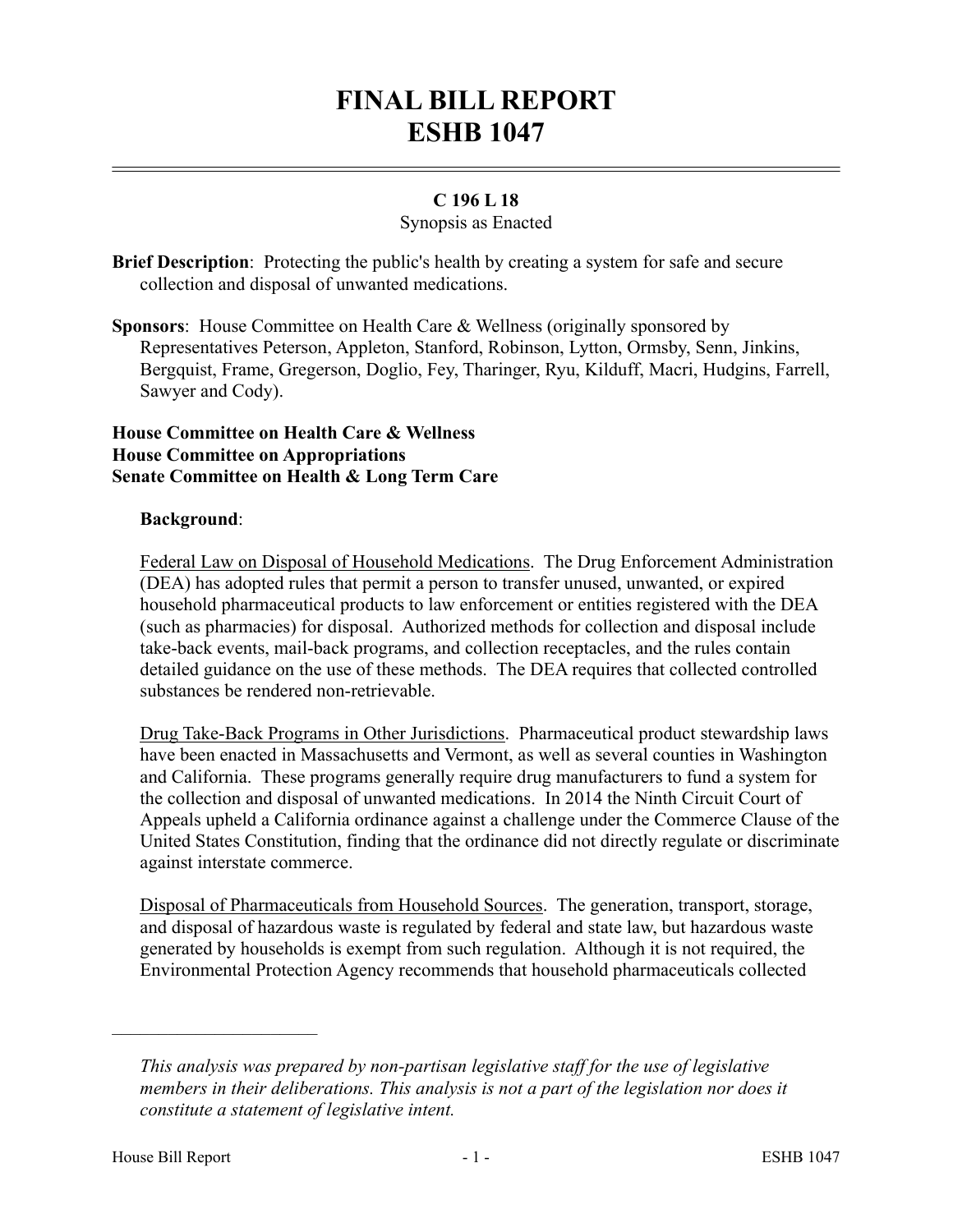through a take-back program be disposed of at a permitted hazardous waste combustor, or when that is not feasible, a large or small municipal waste combustor.

### Sunset Review.

The Sunset Act requires the Joint Legislative Audit and Review Committee to conduct a sunset review of a program or agency and provide a report with recommendations regarding whether the program should be retained, modified, or allowed to terminate.

#### **Summary**:

Drug Take-Back Program Participation. Manufacturers that sell drugs into Washington must establish and implement a drug take-back program to collect covered drugs. A "covered drug" is a drug from a state resident (not a business source) that the resident no longer wants, including prescription and over-the-counter drugs, brand name and generic drugs, drugs for veterinary use for household pets, and drugs in medical devices and combination products. A covered drug does not include vitamins, minerals, supplements, herbal or homeopathic remedies, schedule I controlled substances, personal care products, certain biological drug products, drugs administered in a clinical setting, emptied injector products or medical devices, exposed needles or sharps, and drugs for which manufacturers provide certain a drug take-back programs.

A "covered manufacturer" includes any person, corporation, or entity engaged in the manufacture of covered drugs sold in or into Washington state, but does not include a private label distributor, a retail pharmacy that sells a drug under the pharmacy's store label, a repackager, or a nonprofit health care corporation that repackages drugs solely for the purpose of supplying a drug to facilities or retail pharmacies operated by the corporation or an affiliate.

Ninety days after the effective date of the drug take-back law, a drug wholesaler must provide the DOH with a list of covered manufacturers. The wholesaler must update the list upon request, but no more than once a year. A retailer, private label distributor, and repackager must notify the DOH of the covered manufacturer from which it obtains a drug sold under its own label. A person that receives a letter from the DOH regarding whether it is a covered manufacturer must respond within 60 days.

Program Approval. By July 1, 2019, a drug take-back program operator must submit a proposal for the establishment and implementation of a drug take-back program to the DOH. To be approved, a proposal must satisfy certain requirements, such as ensuring the security of patient information and demonstrating adequate funding, with costs apportioned according to Washington sales revenues. The DOH must make proposals available to the public for comment, but any proprietary information is exempt from public disclosure. The DOH must approve or reject proposals within 120 days, unless the deadline is extended for good cause. If a proposal is rejected, the applicant must submit a revised proposal to the DOH within 90 days. If the DOH rejects a revised proposal, it may require submission of another revised proposal, impose changes to address deficiencies, require the manufacturer to participate in another program, or take enforcement action.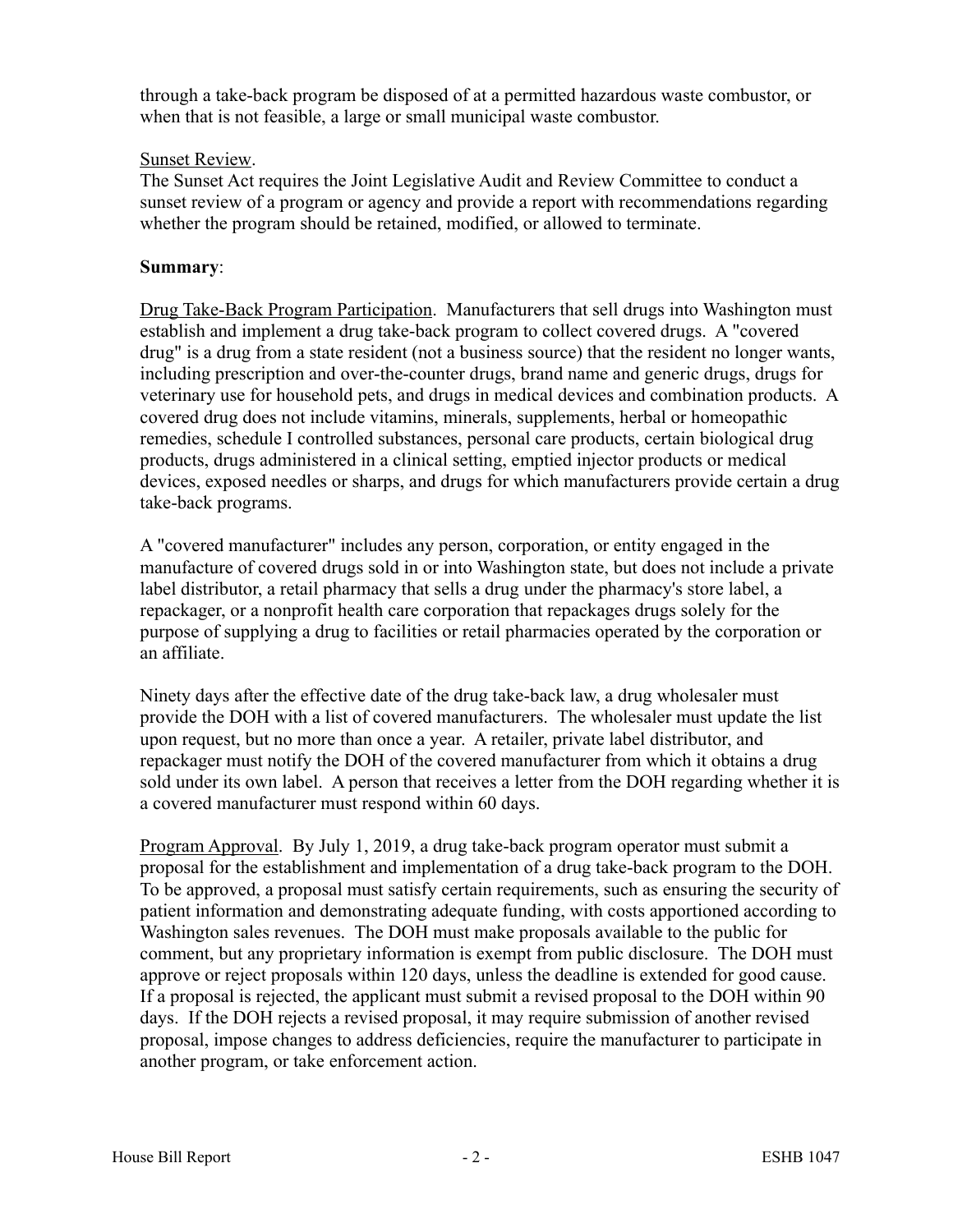Once a proposal is approved, the program operator must initiate operation within 180 days. The program operator must notify the DOH of any substantial changes and obtain approval for substantial changes. Approved programs must submit updated proposals to the DOH every four years.

Collection System. Authorized collectors may participate in a drug take-back program, with or without compensation. An "authorized collector" is any of the following persons or entities that enters into an agreement with a program operator to collect covered drugs: a person or entity registered with the Drug Enforcement Administration that qualifies to modify its registration to collect controlled substances for purposes of destruction; a law enforcement agency; or an entity authorized by the DOH to provide an alternative collection mechanism.

At least 120 days before submitting a proposal, program operators must notify potential authorized collectors of the opportunity to participate, and they must commence good faith negotiations if a potential authorized collector expresses interest in participating. A program must include any retail pharmacy, hospital or clinic with an on-site pharmacy, or law enforcement agency that offers to participate for free. A program may also locate collection sites at: a long-term care facility under certain circumstances; a substance use disorder treatment program; or any other authorized collector willing and able to meet the relevant requirements.

A program's collection system must be safe, secure, and convenient on an ongoing, yearround basis and must provide equitable and reasonably convenient access for residents across the state. A program must prioritize locating collection sites at pharmacies, hospitals and clinics with an on-site pharmacy, and law enforcement locations. A program must provide a minimum of one collection site per population center, plus one site for every 50,000 residents of the city or town within the population center. A "population center" is a city or town and the unincorporated area within a 10-mile radius from the center of the city or town. On islands and outside population centers, a program must provide a collection site at every potential authorized collector that is qualified, willing, and regularly open to the public.

Collection sites must accept all covered drugs during normal business hours, but a site at a long-term care facility may only accept covered drugs in residents' possession. A collection site must use secure collection receptacles, and a program operator must ensure that receptacles are serviced as often as necessary to avoid reaching capacity. Signage on secure collection receptacles must display a phone number and website.

Program operators must either establish mail-back distribution locations or hold periodic collection events at least twice a year to supplement service to underserved areas. Any periodic collection events must be arranged in advance with law enforcement. Upon request, a program must provide a free mail-back program to residents and pharmacies that offer to distribute mailers. Alternative collection methods approved by the DOH are permitted for certain non-controlled substances.

Program Promotion. Drug take-back programs must provide a system of promotion, education, and public outreach. Requirements include: establishing a toll-free telephone number and website publicizing collection options and sites and discouraging improper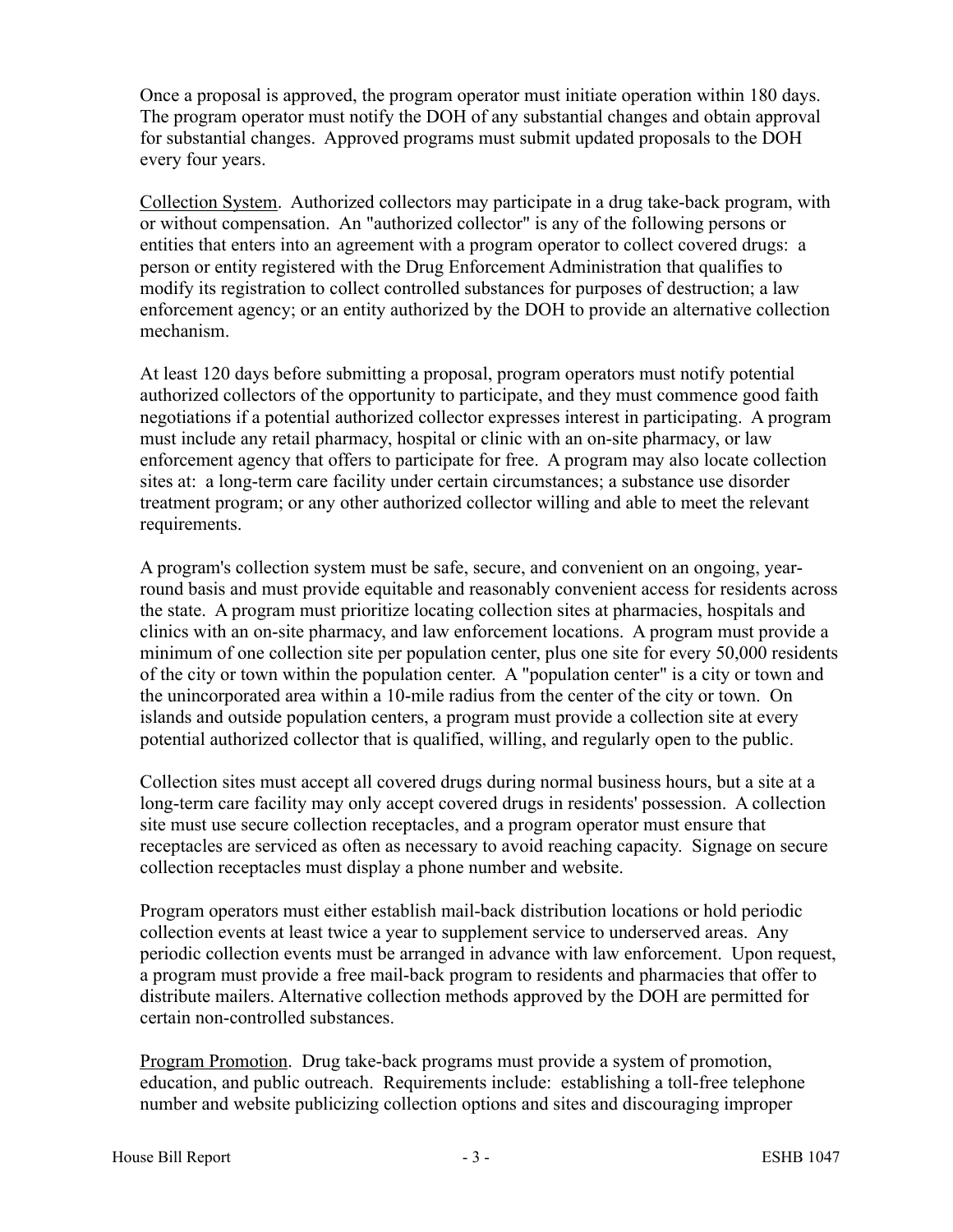disposal; preparing and disseminating materials; and developing a consistent design and standardized instructions for collection receptacles.

Pharmacies and local government agencies are encouraged to promote the use of drug takeback programs. Certain state agencies are required to promote safe storage and secure disposal and provide program contact information for programs through their educational materials.

The DOH must evaluate the program's effectiveness and survey residents, pharmacists, providers, and veterinarians who interact with covered entities on the use of medicines. The surveys must be conducted after the first full year of operation and then every two years. The DOH may after a review of the survey, direct a program operator to modify the program's promotion and outreach activities to better achieve awareness of the program.

Disposal of Collected Drugs. Collected drugs must be disposed of at a permitted hazardous waste disposal facility. The DOH, in consultation with the Department of Ecology (Ecology), may grant approval to dispose of covered drugs at a permitted large municipal waste combustor facility if use of a hazardous waste disposal facility is unfeasible. A program operator may also petition the DOH for approval to use an alternative disposal technology or process. In reviewing a petition, the DOH must take into consideration guidance of the Environmental Protection Agency. The DOH, in consultation with Ecology, must approve a petition if the technology or process provides equivalent or superior protection with respect to specified factors.

A program must notify the DOH of any safety or security problems encountered during collection, transportation, or disposal. An authorized collector is not required to obtain a permit for solid waste handling.

Program Funding. Covered manufacturers must pay all administrative and operational costs associated with establishing and implementing a drug take-back program. A specific pointof-sale or point-of-collection fee may not be charged.

By July 1, 2019, the DOH must: determine its costs for administration, oversight, and enforcement; set fees at a level to recover those costs; and adopt rules establishing program proposal requirements. Fees may not exceed the actual administrative, oversight, and enforcement costs, and the fees collected from each program operator after 2019 may not exceed 10 percent of the program's annual expenditures as reported to the DOH. Fees must be collected annually and deposited in the Secure Drug Take-Back Program Account (Account), which is created in the State Treasury. Moneys from the Account may be used only for administering and enforcing the drug take-back law.

Enforcement and Oversight. If a covered manufacturer fails to participate in a program, the DOH must send a notice warning of the penalties and assess a penalty if the manufacturer does not come into compliance within 60 days. The DOH may audit or inspect the activities and records of a drug take-back program to determine compliance. If a program violates the law or does not conform to its proposal, the DOH may send a notice warning of the penalties for noncompliance and assess a penalty if it does not come into compliance within 30 days. If a wholesaler or retail pharmacy fails to provide a list of manufacturers to the DOH, the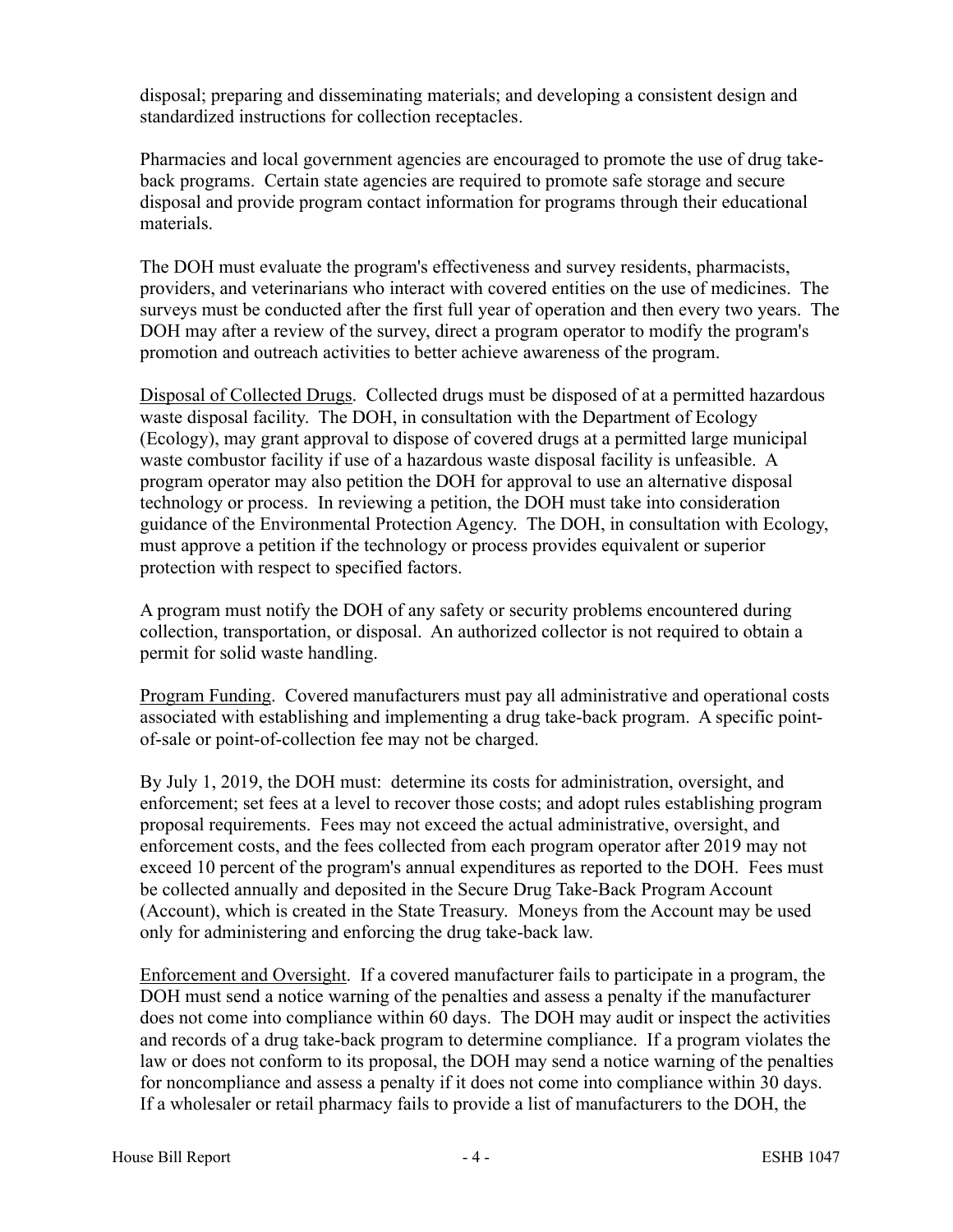DOH must provide a notice warning of the penalties and may assess a penalty if the wholesaler or retail pharmacy does not come into compliance within 60 days.

The DOH may suspend a program and assess a penalty if a violation poses an immediate hazard. It may also require an informal administrative conference, order entities to engage in or refrain from engaging in certain activities pertaining to drug take-back programs, and assess a fine of up to \$2000 per day, but it may not prohibit a covered manufacturer from selling a drug in the state. The DOH must adopt any rules necessary to implement and enforce the law.

The Legislature intends to exempt from state antitrust laws and provide immunity through the state action doctrine from federal antitrust laws any activities that are undertaken, reviewed, and approved by the DOH.

Reporting Requirements. By July 1 after the first full year of implementation and annually thereafter, a program operator must submit a report to the DOH describing program implementation. The DOH must make these reports available online.

Within 30 days of approving the first program, the DOH must submit an update to the Legislature. By November 15 after the first full year of operation and biennially thereafter, the DOH must submit a report to the Legislature: (1) describing the status of approved programs; (2) evaluating the collection and disposal system and the promotion requirements, in conjunction with an academic institution; (3) using available data sources, evaluating the impact of approved programs on specified outcomes; and (4) providing recommendations for legislation.

The DOH must contract with the statewide program of poison and drug information for a survey of residents to measure whether the collection system and promotion requirements have led to statistically significant changes in resident attitudes on storage and disposal, as well as rates of abuse, misuse, and accidental exposure to drugs. The survey must be conducted before the system is implemented and then no earlier than four years later. Results must be reported to the Legislature within six months.

Federal and Local Laws. The drug take-back law is void if federal law establishes a national program for the collection of covered drugs that substantially meets the intent of the law. A political subdivision may not enact or enforce a local ordinance requiring a pharmacy, clinic, hospital, or law enforcement agency to collect and dispose of covered drugs.

A county may enforce a grandfathered ordinance for 12 months after an approved program begins operating, and a manufacturer in compliance with a grandfathered ordinance is in compliance with the state law for purposes of that county. A program operator must work with the county and the DOH to incorporate the local program into the approved state-level program before the end of the 12-month period. A "grandfathered ordinance" is a pharmaceutical product stewardship or drug take-back ordinance that: (1) is in effect on the effective date of the law; and (2) meets or exceeds the requirements of the state law, as determined by the DOH. At the end of the 12-month period, all existing and future local laws regarding drug take-back programs or other programs for the collection, transportation, and disposal of covered drugs, or education, promotion, and public outreach are preempted.